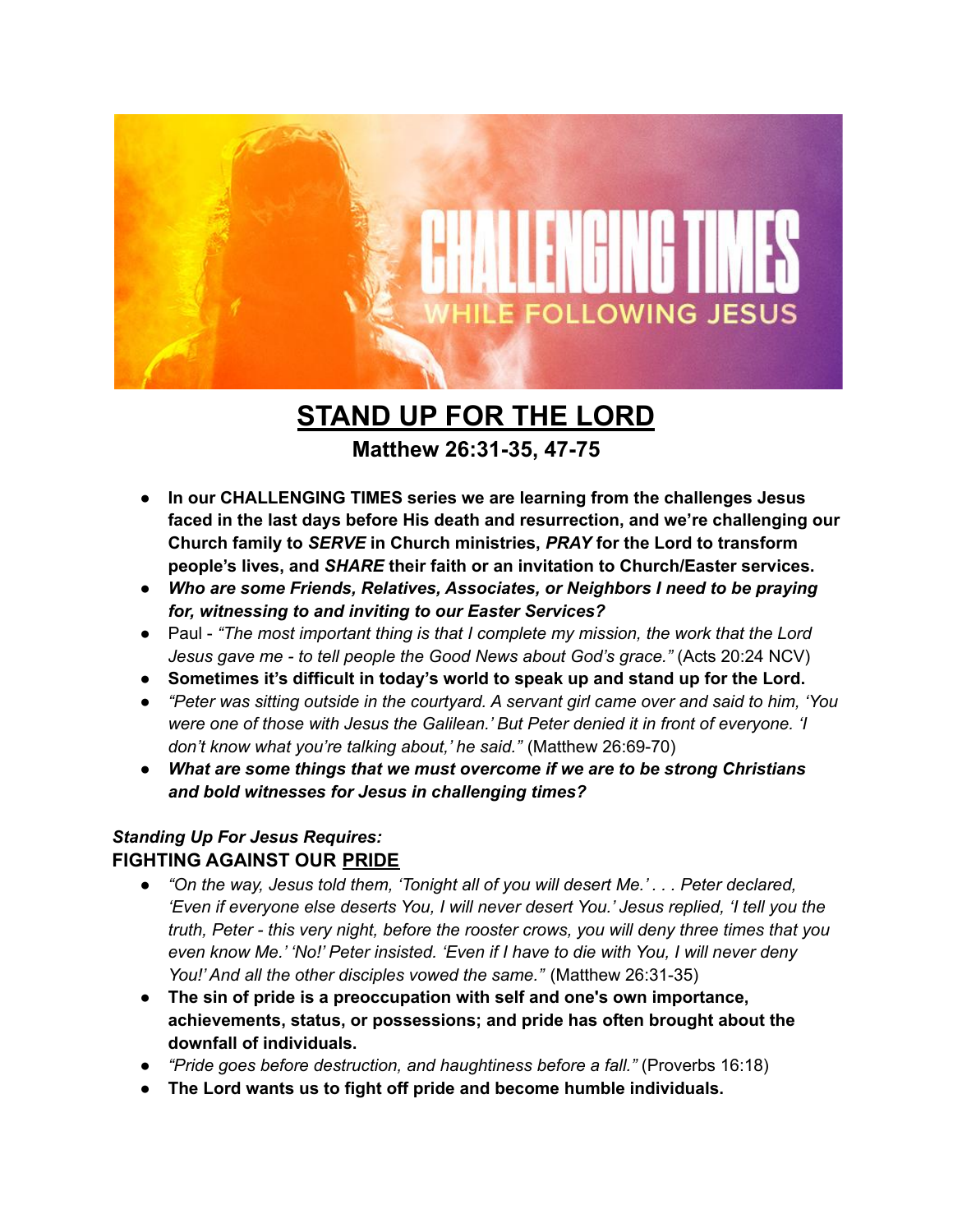- *● "God opposes the proud but favors the humble. So humble yourselves before God."* (James 4:6-7)
- *●* **Humility is an attitude that sees: 1) our daily need for God's help, 2) others as very important, and 3) our life and worth from God's perspective (Romans 12:3).**
- "Humility is not thinking less of yourself; it is thinking of yourself less...Humble people are so focused on serving others, they don't think of themselves." - Rick Warren
- *"Don't be selfish; don't try to impress others. Be humble, thinking of others as better than yourselves. Don't look out only for your own interests, but take an interest in others, too. You must have the same attitude that Christ Jesus had."* (Philippians 2:3-5)
- *● What steps do I need to take to conquer ungodly pride in my life?*

#### *Standing Up For Jesus Requires:* **MAINTAINING OUR SELF CONTROL**

- *● "Judas arrived with a crowd of men armed with swords and clubs. . . . . Judas came straight to Jesus. 'Greetings, Rabbi!' he exclaimed and gave Him the kiss. . . . Then the others grabbed Jesus and arrested Him. But one of the men with Jesus pulled out his sword and struck the high priest's slave, slashing off his ear. 'Put away your sword,' Jesus told him. 'Those who use the sword will die by the sword. Don't you realize that I could ask my Father for thousands of angels to protect us, and He would send them instantly? But if I did, how would the Scriptures be fulfilled that describe what must happen now?'"* (Matthew 26:47-54)
- **● How we respond when we are challenged can define who we really are - so we must strive to always respond to challenges in good ways and not bad ways.**
- *● "Get rid of all bitterness, rage, anger, harsh words, and slander, as well as all types of evil behavior."* (Ephesians 4:31)
- **● When we lack self control, we find ourselves making big mistakes in our lives.**
- *"A person without self-control is like a city with broken-down walls."* (Proverbs 25:28)
- **● We often put too much emphasis on our feelings; so to maintain self-control we must challenge our feelings.**
- *● "Let the Holy Spirit guide your lives. Then you won't be doing what your sinful nature craves."* (Galatians 5:16)
- **● Our sinful nature and emotions will lead us to make wrong decisions in our lives, while the Holy Spirit will lead us to make good decisions.**
- *"The Holy Spirit produces this kind of fruit . . . self-control."* (Galatians 5:22-23)
- **● Self control is a demonstration that we are surrendered to Jesus.**
- *● "For as many as are led by the Spirit of God, these are sons of God."* (Romans 8:14)
- *● In what areas of my life do I need to demonstrate more self-control - and what steps can I take to have more self-control?*

## *Standing Up For Jesus Requires:*

## **STAYING CONNECTED WITH OTHER BELIEVERS**

*● "Then the people who had arrested Jesus led Him to the home of Caiaphas, the high priest, where the teachers of religious law and the elders had gathered. Meanwhile,*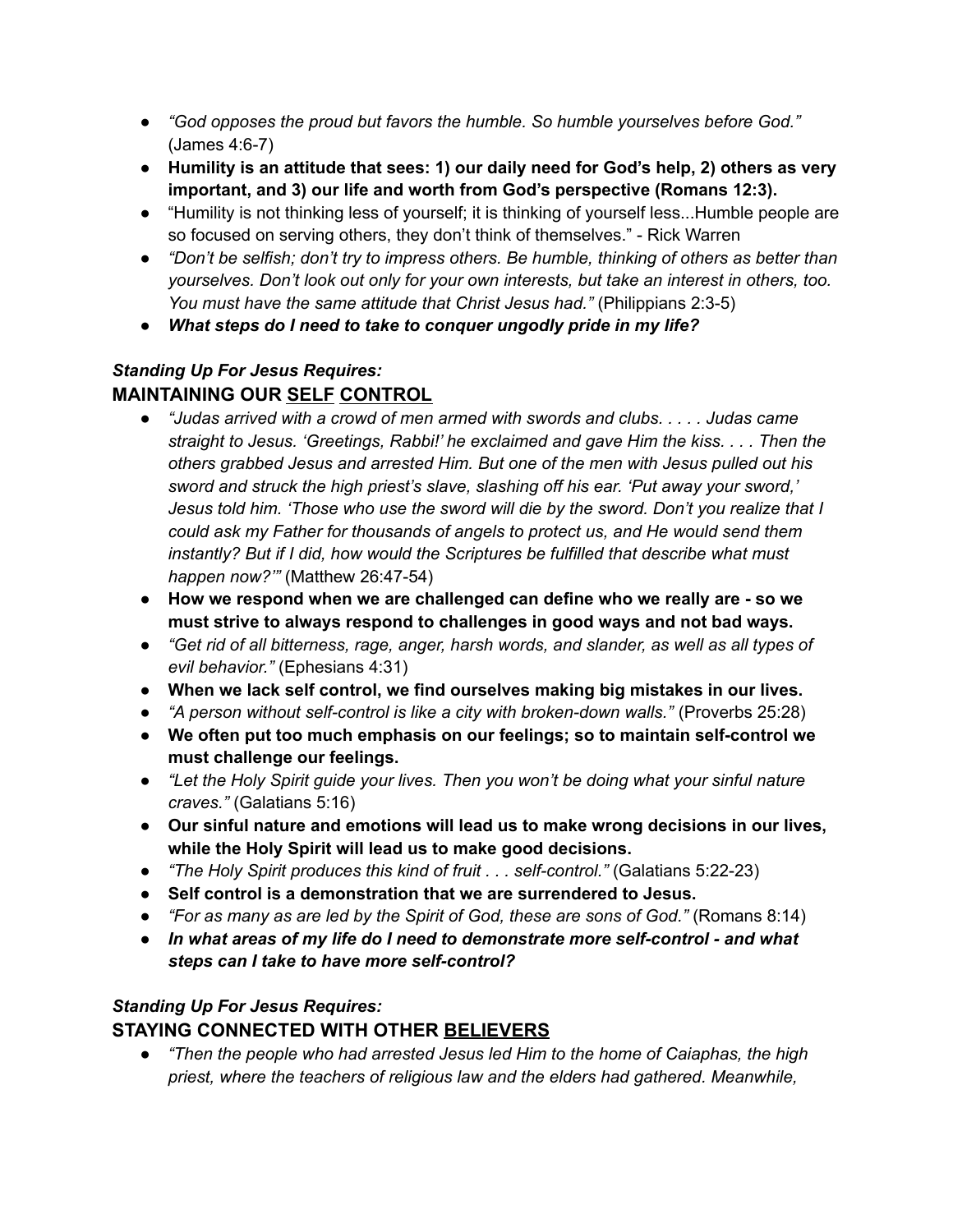*Peter followed Him at a distance and came to the high priest's courtyard. He went in and sat with the guards and waited to see how it would all end."* (Matthew 26:57-58)

- **Sometimes we have to stand up for Jesus by ourselves, but typically we are stronger in standing up for Him when we have the support of others.**
- "There are no successful 'Lone Ranger Christians.'" Dr Randy Millwood
- **Continual isolation leads to defeat and failure in our lives, while sharing our lives with others leads us to have more joy and victory in our lives.**
- *● "All the believers met together and shared everything they had. . . . They worshiped* together . . . , met in homes . . . and shared their meals with great joy and generosity." (Acts 2:44-46)
- **We all need the support and encouragement of other Christians.**
- *● "Share each other's burdens, and in this way obey the law of Christ."* (Galatians 6:2)
- **We must regularly surround ourselves with other strong Christians (i.e.** *Life Groups***) if we are to be victorious in our lives (Acts 2:42-47, 5:42).**
- *● What steps do I need to take to become more connected with other Christians who will help me better stand up and speak up for the Lord?*

#### *Standing Up For Jesus Requires:* **OVERCOMING OUR FEARS**

- *● "Peter was sitting outside in the courtyard. A servant girl came over and said to him, 'You were one of those with Jesus the Galilean.' But Peter denied it in front of everyone. . . . Later another servant girl noticed him and said to those standing around, 'This man was with Jesus of Nazareth.' Again Peter denied it, this time with an oath. . . . A little later some of the other bystanders came over to Peter and said, 'You must be one of them; we can tell by your Galilean accent.' Peter swore, 'A curse on me if I'm lying - I don't know the man!' And immediately the rooster crowed. Suddenly, Jesus' words flashed through Peter's mind: 'Before the rooster crows, you will deny three times that you even know Me.' And he went away, weeping bitterly."* (Matthew 26:69-75)
- **● Fear will keep us from standing up for the Lord or speaking up for Him.**
- *●* The Lord *"Don't be afraid, for I am with you. Don't be discouraged, for I am your God. I will strengthen you and help you. I will hold you up with My victorious right hand."* (Isaiah 41:10)
- **● Whoever or whatever we fear has control over our lives.**
- **●** *"Fearing people is a dangerous trap, but trusting the LORD means safety."* (Proverbs 29:25)
- **● As followers of Jesus, the power to overcome fearful obstacles or opponents comes from God; we just have to submit Him to receive that power.**
- **●** *"For God has not given us a spirit of fear and timidity, but of power, love, and self-discipline."* (2 Timothy 1:7)
- *● What fears do I have that keep me from standing up or speaking up for Jesus, and what steps can I take to overcome them?*
- **● Even when we fail the Lord, He is willing to forgive and restore us when we admit our failures and re-surrender our lives to Him (Mark 16:6-7, John 21:1-17).**